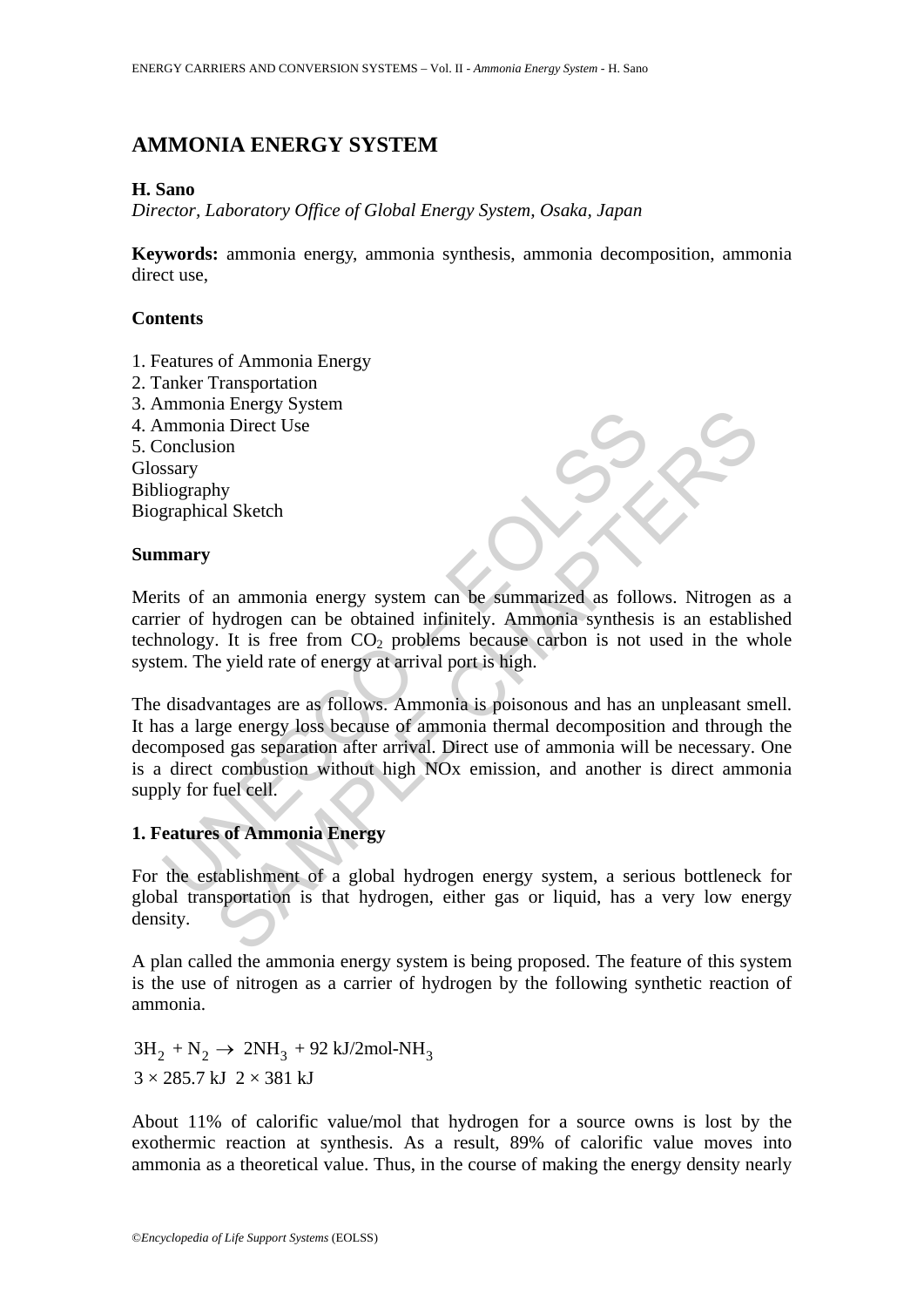as high as fossil fuels, by converting hydrogen to ammonia that can be easily liquefied, that makes it possible to transport hydrogen remotely by tanks. The merit of an ammonia energy system is that nitrogen as a carrier of hydrogen can be obtained any place in the world because it is the main component of air.

#### **2. Tanker Transportation**

Performance of energy carrier in tanker transportation generally depends on the energy density per capacity. The liquefied ammonia has a lower energy density than hydrocarbons (Table 1). However, among the nominees of alternative fuels, ammonia has a much higher energy density than liquid hydrogen. It also has the advantage of the mild handling at low temperature.

| <b>Fuel species</b>                 | <b>Energy density for volume</b> |                                                     | <b>Specific</b> |
|-------------------------------------|----------------------------------|-----------------------------------------------------|-----------------|
|                                     | $10^6$ cal/ $\iota$              | result<br>B<br>A                                    | gravity         |
| Liquid Ammonia $(-33^{\circ}C)$     | 3.0                              | $\div 1.1$ ; $\div 1.54 \rightarrow 1.8$            | 0.68            |
| $LPG$ ( $-42^{\circ}C$ )            | 6.5                              | $\overline{\div 1.1}$ ; $\div 1.54 \rightarrow 3.8$ | 0.58            |
| $LNG (-161°C)$                      | 5.7                              | $\div 1.2$ ; $\div 1.54 \rightarrow 3.1$            | 0.43            |
| LH <sub>2</sub> ( $-253^{\circ}$ C) | $2.2\,$                          | $\div 1.3$ ; $\div 1.54 \rightarrow 1.1$            | 0.07            |
| Methanol                            | 4.2                              |                                                     | 0.79            |
| Heavy oil                           | 9.5                              |                                                     | 0.95            |
|                                     |                                  | Table 1. Energy densities of various cargo-fuels.   |                 |

## TO ACCESS ALL THE **7 PAGES** OF THIS CHAPTER, Visi[t: http://www.eolss.net/Eolss-sampleAllChapter.aspx](https://www.eolss.net/ebooklib/sc_cart.aspx?File=E3-13-08-04)

#### **Bibliography**

Appleby A. J. and Foulkes F. R. (1998). *Ammonia Fuel Cell, Fuel Cell Handbook*. Van Nostrand Reinhold. [This presents an ammonia application for fuel cell.]